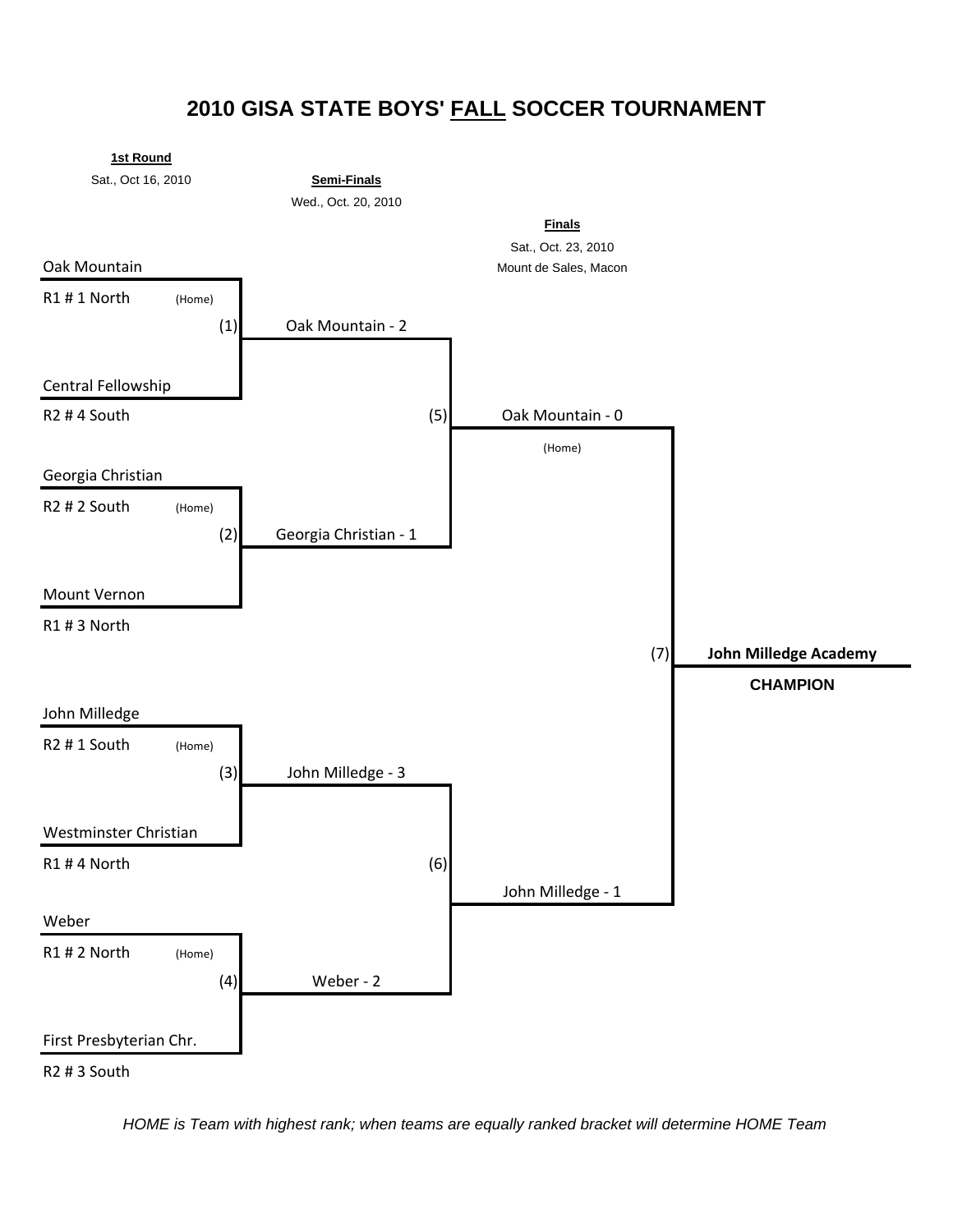Chris Fraser Mt. Vernon D JR Jon Luke Cannada Trinity Christian MF JR Andrew Perea **Dom Christian** D SR Brantley Webb Trinity Christian F 8th Andrew Riess **Dom Christian** D SR Adam Ross Trinity Christian GK JR Eduardo Ruiz Dom Christian F JR Sanders Smith Trinity Christian D JR Erick Balcazar Dom Christian F JR Andrew DeLong West. Christian ST FR Brady Seehorn Christian Heritage GK JR Luke Heintzman West. Christian MF FR Nick Jang Christian Heritage F FR Zach McClelland West. Christian SW JR Kevin Metz Pinecrest D SR Joe Hutto West. Christian MF SO Nick Domenge Pinecrest D SR Brandon Ware West. Christian ST SR Nicky Fouriezos Pinecrest GK SR Cody Phillips YACS GK SR David Reichardt Pinecrest MF JR Andrew Stratton YACS D SO Ernesto Ochoa Pinecrest MF JR Kenny Holmes YACS F JR Ricardo Garcia-Rulfo Pinecrest F JR Stephen Heard Loganville MF SO Nico Sanchez Pinecrest F SO Timmy Lister Loganville MF JR John Paul Metz **Pinecrest** MF FR Nolan Callaway **Loganville** F JR Austin Ward Pinecrest D FR Sam Cleary Piedmont MF JR Alex Galvez **Holy Spirit** D SR Alex Rodriguez Holy Spirit MF SO **REGION 3** Celso Torres **Holy Spirit** MF SO Stephen Dale Holy Spirit D SO Andre Skinner Holy Spirit D FR Sasha Kelsey **Holy Spirit** F 8th

| Harrison Benefield     | Frederica            | MF    | SR  |
|------------------------|----------------------|-------|-----|
| Jack Benefield         | Frederica            | D     | SR  |
| Miguel Martelli        | Frederica            | MF    | SR  |
| Dow Shelnutt           | Frederica            | D     | SO  |
| Scott Hayley           | Frederica            | MF.   | SO  |
| Landon Barrow          | Frederica            | MF    | 8th |
| Josh Hurtado           | Frederica            | MF.   | 8th |
| JB Bahnsen             | Valwood              | MF    | JR. |
| Zac Savino             | Valwood              | GK FR |     |
| John Elliott           | Valwood              | MF.   | SR  |
| Randall Danzberger     | Valwood              | D     | SR  |
| Wyatt Egan             | Brookwood            | МF    | JR  |
| Taylor Bragg           | <b>Brookwood</b>     | D     | SO  |
| <b>Tyler Stone</b>     | <b>Brookwood</b>     | GK SR |     |
| <b>Taylor Genereux</b> | <b>Robert Toombs</b> | ΜF    | JR  |
| John Harden            | <b>Bulloch</b>       | ST    | JR  |
|                        |                      |       |     |



### **REGION 1 REGION 2**

| Celso Torres              | <b>Holy Spirit</b> | MF    | <b>SO</b> | Marcel Albrecht       | Heritage              |           | MF SR     |
|---------------------------|--------------------|-------|-----------|-----------------------|-----------------------|-----------|-----------|
| Louie Brann               | <b>Holy Spirit</b> | D     | <b>SO</b> | Larry Shaffer         | Heritage              | GK SO     |           |
| Stephen Dale              | <b>Holy Spirit</b> | D     | <b>SO</b> | <b>Hadley Heindel</b> | Heritage              | D         | <b>SR</b> |
| Andre Skinner             | <b>Holy Spirit</b> | D     | FR.       | Johann Nassanalley    | Heritage              | MF        | -SR       |
| Sasha Kelsey              | <b>Holy Spirit</b> | F     | 8th       | Will Minor            | Westfield             | F.        | <b>SR</b> |
| Luke Whelan               | <b>Holy Spirit</b> | GK.   | 8th       | John Tucker           | Westfield             | F.        | JR        |
|                           |                    |       |           | Hudson Jerles         | Westfield             | D         | JR        |
| <b>REGION 4</b>           |                    |       |           | Evan Grantham         | Westfield             | D         | JR        |
| <b>Harrison Benefield</b> | Frederica          | MF    | -SR       | <b>Stuart Knight</b>  | Westfield             | MF        | JR        |
| Jack Benefield            | Frederica          | D     | <b>SR</b> | Andrew Smith          | Westfield             | ΜF        | 8th       |
| Miguel Martelli           | Frederica          | MF SR |           | Matt Hamby            | Westfield             | MF        | JR        |
| Dow Shelnutt              | Frederica          | D     | <b>SO</b> | Josh Cunningham       | Arlington             | GK SR     |           |
| <b>Scott Hayley</b>       | Frederica          | MF SO |           | <b>Dylan Vires</b>    | Arlington             | MF SR     |           |
| Landon Barrow             | Frederica          | MF    | 8th       | Levi Henderson        | Arlington             | D         | JR        |
| Josh Hurtado              | Frederica          | MF    | 8th       | Sean Kim              | Arlington             |           | MF SR     |
| JB Bahnsen.               | Valwood            | MF    | JR.       | Nick Smith            | <b>Colonial Hills</b> | F.        | JR.       |
| Zac Savino                | Valwood            | GK FR |           | Juan Carlos Little    | <b>Colonial Hills</b> | ΜF        | JR        |
| John Elliott              | Valwood            | MF SR |           | <b>Mark Ferrell</b>   | <b>Colonial Hills</b> | <b>SW</b> | JR.       |



# *2010 ALL-REGION BOYS SPRING SOCCER*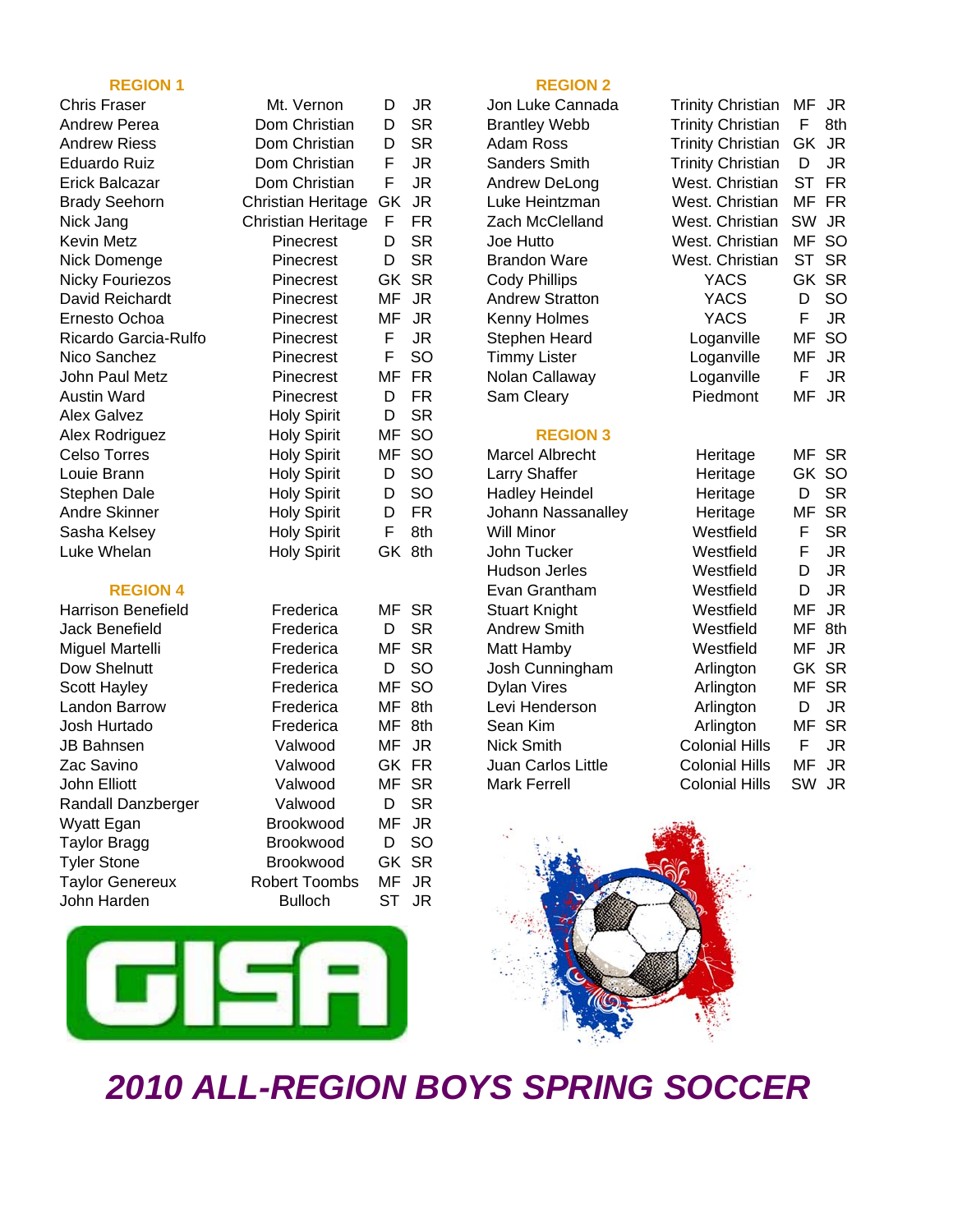## **2010 BOYS SPRING SOCCER ALL-STATE TEAM**

| <b>PLAYER</b>             | <b>SCHOOL</b>             | POS. | <b>GRADE</b>   |
|---------------------------|---------------------------|------|----------------|
| Kevin Metz                | <b>Pinecrest</b>          | D    | <b>SR</b>      |
| Nick Domenge              | <b>Pinecrest</b>          | D    | <b>SR</b>      |
| David Reichardt           | <b>Pinecrest</b>          | MF   | JR             |
| Ernesto Ochoa             | <b>Pinecrest</b>          | MF   | JR             |
| Ricardo Garcia-Rulfo      | <b>Pinecrest</b>          | F    | JR.            |
| Nico Sanchez              | <b>Pinecrest</b>          | F    | S <sub>O</sub> |
| Wyatt Egan                | <b>Brookwood</b>          | MF   | JR             |
| <b>Tyler Stone</b>        | <b>Brookwood</b>          | GK   | <b>SR</b>      |
| Jon Luke Cannada          | <b>Trinity Christian</b>  | MF   | JR             |
| <b>Brantley Webb</b>      | <b>Trinity Christian</b>  | F    | 8th            |
| Stuart Knight             | Westfield                 | MF   | JR.            |
| Josh Cunningham           | Arlington Christian       | GK   | <b>SR</b>      |
| <b>Dylan Vires</b>        | Arlington Christian       | MF   | <b>SR</b>      |
| <b>Harrison Benefield</b> | Frederica                 | MF   | <b>SR</b>      |
| Jack Benefield            | Frederica                 | D    | <b>SR</b>      |
| Miguel Martelli           | Frederica                 | MF   | <b>SR</b>      |
| <b>Landon Barrow</b>      | Frederica                 | MF   | 8th            |
| Josh Hurtado              | Frederica                 | MF   | 8th            |
| <b>Alex Galvez</b>        | <b>Holy Spirit Prep</b>   | D    | <b>SR</b>      |
| <b>Alex Rodriguez</b>     | <b>Holy Spirit Prep</b>   | МF   | SO             |
| <b>Celso Torres</b>       | <b>Holy Spirit Prep</b>   | MF   | SO             |
| <b>Eduardo Ruiz</b>       | <b>Dominion Christian</b> | F    | JR             |
| <b>Brady Seehorn</b>      | Christian Heritage        | GK   | JR.            |
| <b>Marcel Albrecht</b>    | Heritage                  | MF   | <b>SR</b>      |
|                           |                           |      |                |

**Coach-Of-The-Year: Chris Kane**



**Pinecrest**